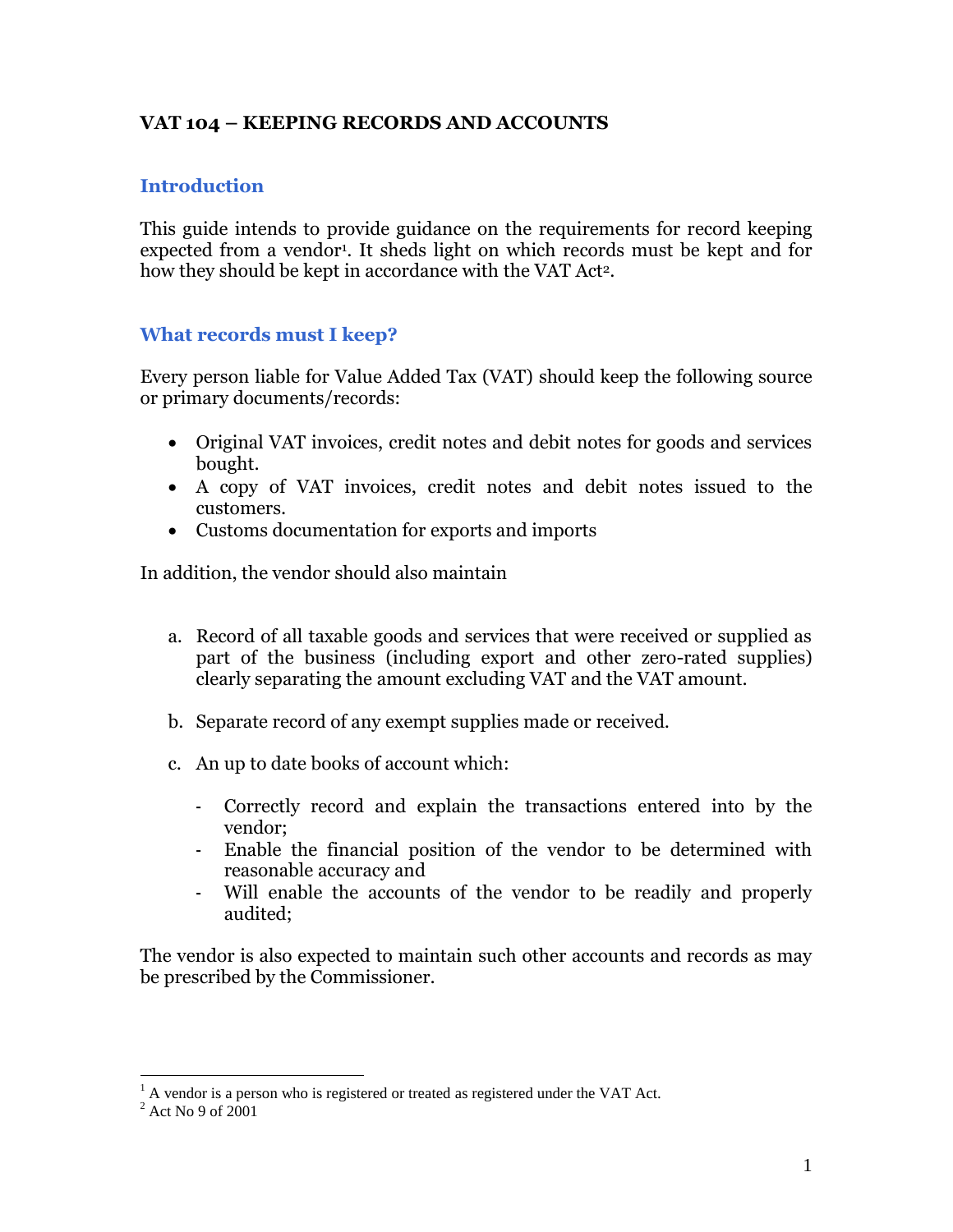NB: You do not have to keep these records in any set format but the records must be complete and up to date. The figures that you used to fill the VAT return must be easy to find and be easily reconciled by the tax officials.

#### **Does everyone have to keep the same records?**

Invoices will normally form the basis of your business records. Whenever you supply taxable goods or services to another registered person, you must give them a VAT invoice showing:

- your business's full details as the person making the supply (that is, your business's commercial name, address, place of business, and VAT registration number);
- full details of the buyer (that is, the commercial name, address, place of business, and VAT registration number of the vendor to whom the supply is made);
- the date at which the supply took place;
- description of the goods or services supplied;
- value of the goods or services supplied;
- an applicable VAT rate; and
- the amount of VAT payable.

Normally, you must issue a VAT invoice within 30 days of the date you make the supply. VAT invoices are important since you can only claim a deduction for the VAT you have been charged by your suppliers if you have a valid tax invoice from them. In the same way, if your customers are registered for VAT they will need a tax invoice from you to enable them to claim their input VAT.

If you sell directly to the public you do not need to issue a VAT invoice unless your customer asks for one. If the customer asks for it, the invoice will need to show your full details, as indicated above, and may show the name and address of the customer, with the description of the goods or services supplied.

## **Can I claim credit for VAT if I lose the invoice?**

No. To claim a credit for VAT you paid, you need a VAT invoice. You must ask your supplier for a duplicate. A photocopy of the invoice will not be accepted; a replacement duplicate clearly marked by the supplier as a "Duplicate" may be used.

However, the Commissioner General may allow an input tax credit in a case where a vendor does not have a VAT invoice and has taken all reasonable steps to acquire it from their supplier, and failure to get it was not their fault and the amount claimed by the vendor is correct.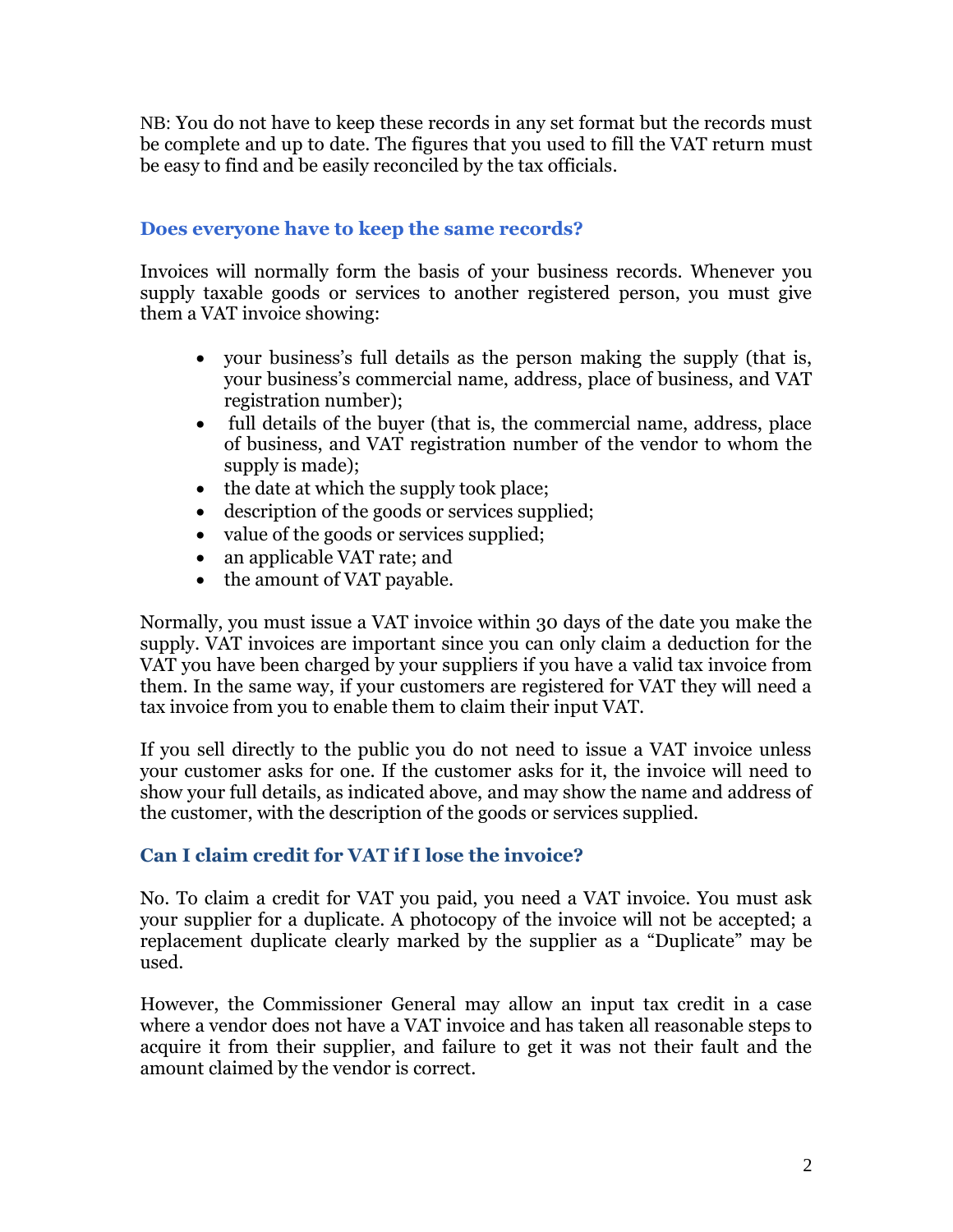#### **How do I record my sales?**

You need to make a summary of all VAT invoices you have issued to your customers. The law requires you to keep copies of all VAT invoices you issue to your customers with regard to taxable supplies. You also need to make a summary of your other sales, including a summary of sale of exempt supplies. Your summary or summaries should be in the same order as the copy of invoices and other supporting records (till rolls, cash book etc.). They should show separate totals for:

- the VAT on your sales
- the value of your sales before VAT
- the total value of all exempt sales
- the VAT on imported goods and imported services
- any credits allowed to your customers.

*If you give any goods away or take any goods from your stock for employees or for private use, you must keep a record of:*

- such goods;
- the date you took them from stock;
- the rate and amount of VAT chargeable on those goods;
- the cost of the goods before adding VAT.

## **How do I record my purchases?**

It is important to note that the law requires you to keep original copies of VAT invoices you receive from your suppliers. You will need to make a monthly summary of the invoices in the order of the dates of issuance.

*Your summary must show separate totals for:*

- the VAT you have paid on purchases in Lesotho;
- the value of those purchases before VAT;
- the VAT you have paid on imports (that is, goods and services from outside Lesotho);
- any credits received from suppliers.

You must also keep a separate record of any business purchases on which you cannot claim credit for input tax, for example, motor cars and business entertainment.

## **How do I record my exports and imports?**

You must keep official customs declaration documentation relating to your exports and imports. In the case of exports, the documentation should show: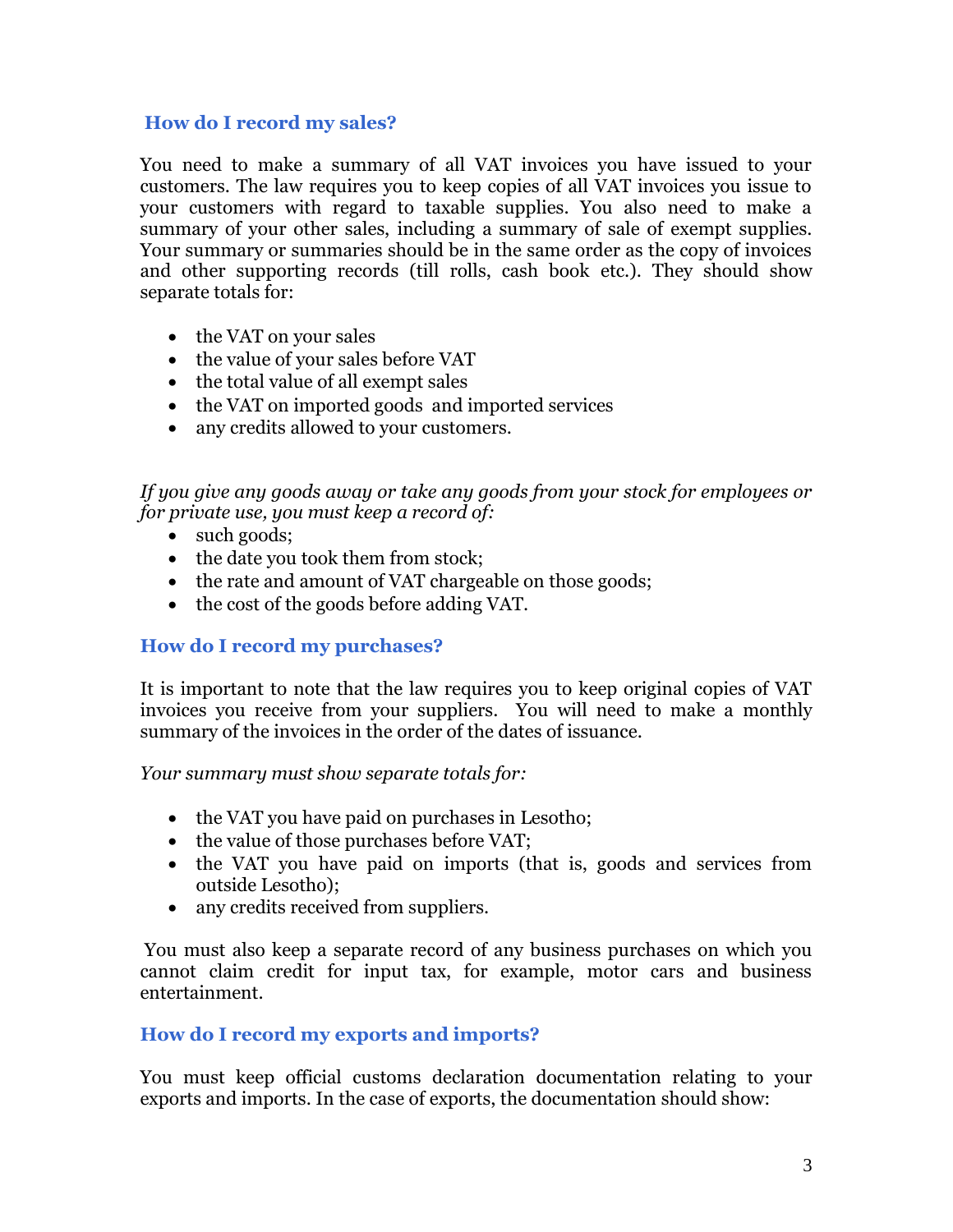- value of exports;
- the rate of VAT (normally 0% for taxable supplies);
- the date of export

In the case of imports, the customs declaration documentation should show:

- the value of imports;
- the rate of VAT applicable;
- the amount of VAT paid;
- the import entry date.

You should also keep VAT receipts for VAT paid at Customs at theLesotho ports of entry. You will need these documents to claim allowable input tax credit for the VAT you paid.

## **How do I keep my VAT Control account?**

The VAT Control account is simply a summary of the totals of your Output VAT and Input VAT for each tax period. You should add up the VAT in your records regularly and put the totals in your VAT account under the following headings:-

## **VAT payable - output tax**

- o sales
- o errors in earlier returns
- o benefits (that is, stock and other supplies that were acquired to be re-supplied in the course of your business) provided to employees and relatives<sup>3</sup>
- o goods given away or taken for your own or your family's private use *(please refer to foot note 2)*.

## **VAT deductible - input tax**

- o purchases for your taxable supplies
- o imports of taxable supplies
- At the end of each month, you use the figures from your VAT control account to complete your VAT return. You must send in your return, and any payment due, not later than 20 days after the end of the tax period which is equivalent to the calendar month.

## **Where should I keep the business records?**

All accounts and records must be maintained in Sesotho or English language and must be kept in Lesotho.

 $\overline{a}$ 

<sup>&</sup>lt;sup>3</sup> Only provided that Input VAT was claimed on the goods